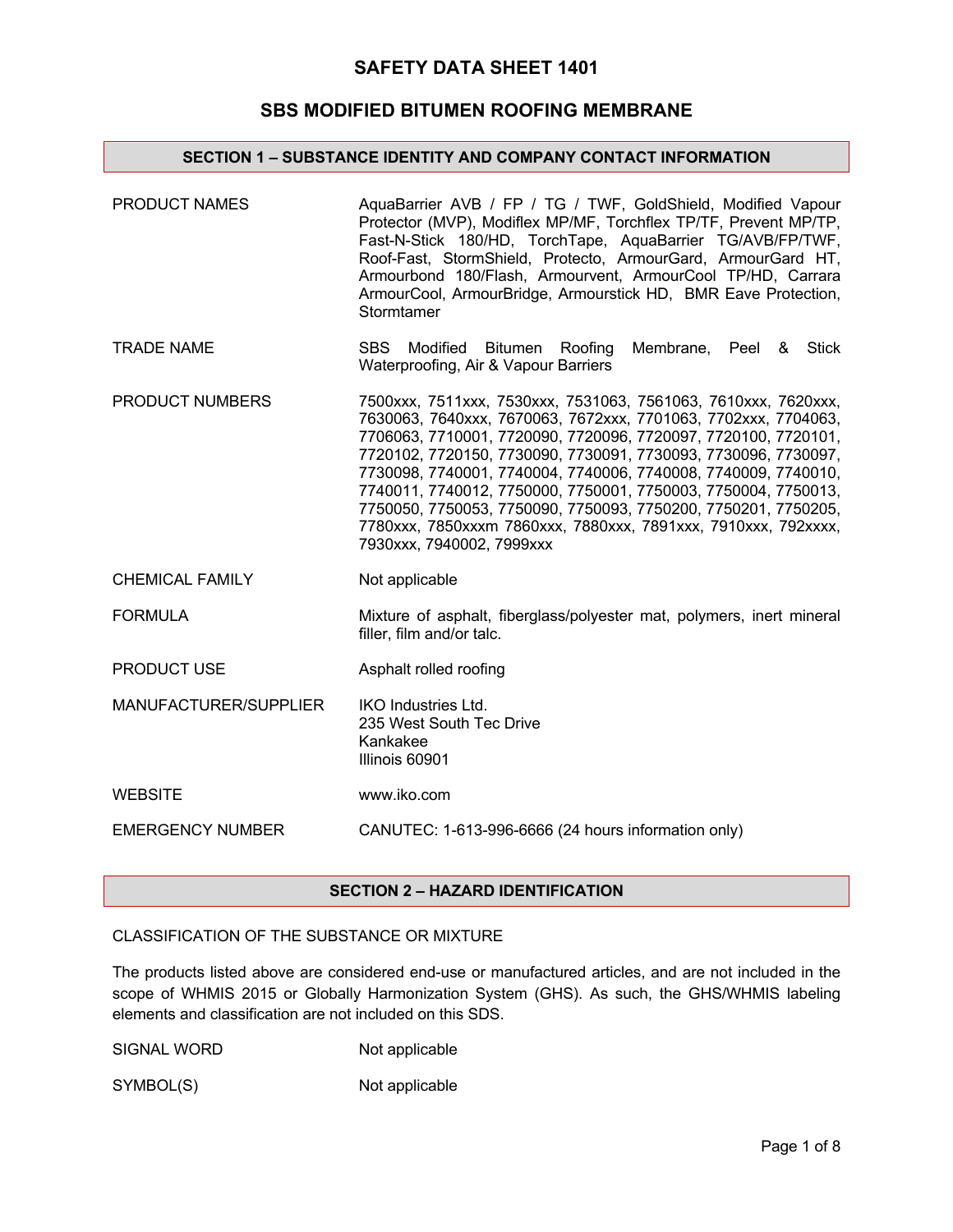# **SBS MODIFIED BITUMEN ROOFING MEMBRANE**

| <b>CLASSIFICATION</b>                     | Not applicable                                                                                                                                                                                                                                                                                                                                                                                                                                                                                                                                                                         |
|-------------------------------------------|----------------------------------------------------------------------------------------------------------------------------------------------------------------------------------------------------------------------------------------------------------------------------------------------------------------------------------------------------------------------------------------------------------------------------------------------------------------------------------------------------------------------------------------------------------------------------------------|
| <b>HAZARD STATEMENTS</b>                  | H335 May cause respiratory irritation<br>H336 May cause drowsiness or dizziness<br>H351 Suspected of causing cancer                                                                                                                                                                                                                                                                                                                                                                                                                                                                    |
| <b>PRECAUTIONARY</b><br><b>STATEMENTS</b> | P201 Obtain special instructions before use<br>P202 Do not handle until all safety precautions have been read and<br>understood<br>P281 Use personal protective equipment as required.<br>P260 Do not breathe dust/fume/gas/mist/vapours/spray.<br>P264 Wash thoroughly after handling.<br>P270 Do not eat, drink or smoke when using this product.<br>P314 Get medical advice/attention if you feel unwell.<br>P308+P313 If exposed or concerned: Get medical attention.<br>P501 Dispose of content/container in accordance with<br>local/regional/national/international regulation. |
| <b>NFPA</b>                               | No information available.                                                                                                                                                                                                                                                                                                                                                                                                                                                                                                                                                              |
| <b>HMIS</b>                               | No information available.                                                                                                                                                                                                                                                                                                                                                                                                                                                                                                                                                              |

#### **SECTION 3 – CHEMICAL COMPOSITION AND DATA ON COMPONENTS**

| <b>HAZARDOUS CHEMICAL</b><br><b>NAME</b> | % (w/w)   | <b>CAS NUMBER</b> |
|------------------------------------------|-----------|-------------------|
| Oxidized Bitumen                         | $0 - 30$  | 64742-93-4        |
| <b>Bitumen</b>                           | 15 - 75   | 8052-42-4         |
| <b>Coloured Granules</b>                 | $0 - 35$  | n/a               |
| Limestone                                | $0 - 55$  | 1317-65-3         |
| Polymers                                 | $2 - 15$  | (proprietary mix) |
| Crystalline Silica (Quartz)              | $0 - 10$  | 14808-60-7        |
| Polyester Mat                            | $0 - 10$  | n/a               |
| Fiberglass Mat                           | $0 - 10$  | 65997-17-3        |
| Silicone Paper                           | $0 - 20$  | n/a               |
| Talc/Sand                                | $0 - 30$  | 14807-96-6        |
| Graphite                                 | $0 - 2$   | 7782-42-5         |
| Polyethylene                             | $0 - 15$  | 9002-88-4         |
| Polypropylene Film                       | $0 - 10$  | 9003-07-0         |
| Titanium Dioxide                         | $0 - 2.5$ | 13463-67-7        |
|                                          |           |                   |

Note: During heat welding or hot mopping of product (if applicable), small amounts of toxic hydrogen sulfide H2S (CAS 7783-06-4) may be generated.

### **SECTION 4 – FIRST AID**

INHALATION If exposed to combustion or asphalt fumes, remove victim to fresh air. Seek medical aid for significant exposure to combustion or asphalt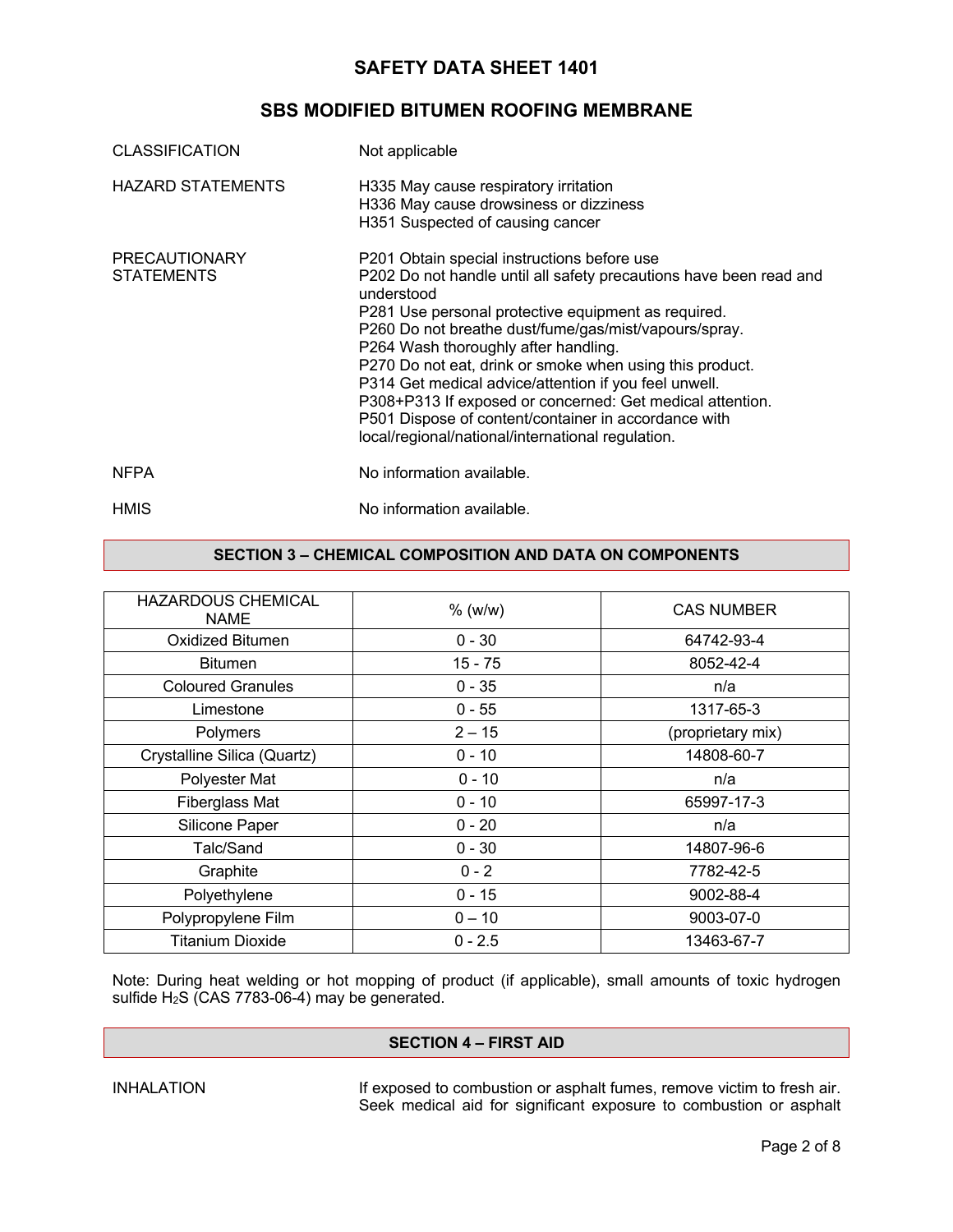# **SBS MODIFIED BITUMEN ROOFING MEMBRANE**

fumes.

| <b>INGESTION</b>                            | Not expected to be ingested. If ingested: rinse mouth, drink plenty of<br>water and immediately call for medical help.                                                 |  |
|---------------------------------------------|------------------------------------------------------------------------------------------------------------------------------------------------------------------------|--|
| <b>SKIN CONTACT</b>                         | Routine first aid treatment for cuts and abrasions from handling.<br>Wash hands with soap and water after handling.                                                    |  |
|                                             | For contact with heated product, cool body part by water immersion or<br>shower. Do not try to remove product from affected area. Seek<br>immediate medical attention. |  |
| <b>EYE CONTACT</b>                          | Flush affected eye in a stream of water for at least 15 minutes.<br>Consult doctor if eye(s) are inflamed.                                                             |  |
| <b>ACUTE AND CHRONIC</b><br><b>SYMPTOMS</b> | Refer to "Section 11 - Toxicological Information" for additional<br>information.                                                                                       |  |
| <b>MEDICAL ATTENTION</b>                    | No additional information available.                                                                                                                                   |  |
| <b>SECTION 5 - FIRE-FIGHTING MEASURES</b>   |                                                                                                                                                                        |  |
| <b>EXTINGUISHING MEDIA</b>                  | Water spray, dry chemical, or carbon dioxide                                                                                                                           |  |
| <b>FIRE FIGHTING</b>                        | No specific information available.                                                                                                                                     |  |
| <b>FLAMABILITY</b>                          | Not flammable                                                                                                                                                          |  |
| PROPERTIES:                                 |                                                                                                                                                                        |  |
| <b>FLASH POINT</b>                          | Not applicable                                                                                                                                                         |  |
| <b>FLAMMABLE LIMITS IN AIR</b>              | Not applicable                                                                                                                                                         |  |
| <b>AUTO IGNITION</b><br><b>TEMPERATURE</b>  | Not applicable                                                                                                                                                         |  |
| SPECIAL PPE FOR FIRE-<br><b>FIGHTERS</b>    | Use NIOSH approved self-contained breathing equipment when<br>exposed to product flames or fire, as product will emit very toxic<br>fumes on thermal degradation.      |  |

#### **SECTION 6 – ACCIDENTAL RELEASE MEASURES**

| PERSONAL PRECAUTIONS,<br>PROTECTIVE MEASURES AND<br>EMERGENCY PROCEDURES | Ensure adequate ventilation. If in heated state, allow material to cool<br>down before removal. |
|--------------------------------------------------------------------------|-------------------------------------------------------------------------------------------------|
| ENVIRONMENTAL<br>PRECAUTION                                              | No information available                                                                        |
| <b>SPILL MANAGEMENT</b>                                                  | Normal housekeeping measures. Pick up large pieces and dispose of                               |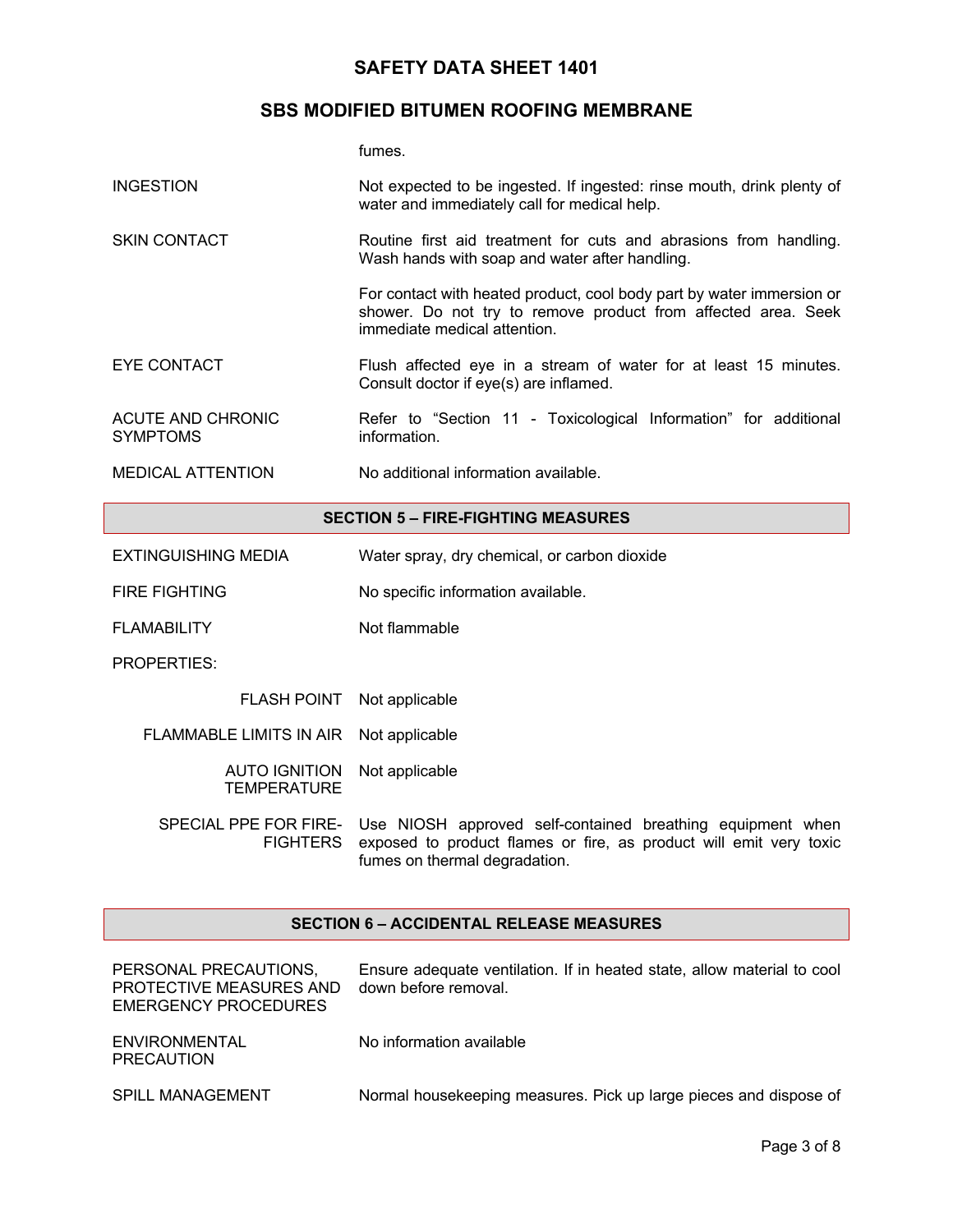# **SBS MODIFIED BITUMEN ROOFING MEMBRANE**

| in accordance with Local, State, Federal and Provincial regulations. |                                                                                                                                                                                                                 |  |
|----------------------------------------------------------------------|-----------------------------------------------------------------------------------------------------------------------------------------------------------------------------------------------------------------|--|
| <b>SECTION 7 - HANDLING AND STORAGE</b>                              |                                                                                                                                                                                                                 |  |
| <b>HANDLING PROCEDURE</b>                                            | When handling the material, wear the appropriate personal protective<br>equipment described in section 8.                                                                                                       |  |
| STORAGE PRECAUTIONS                                                  | Store in a dry location protected from the elements, high temperature<br>and flames/sparks.                                                                                                                     |  |
| OTHER PRECAUTIONS                                                    | Comply with local other safety standards and codes for roof work.<br>Always use Fall Protection Systems when working on roofs. Do not<br>walk on material that has not been securely fastened to the roof deck. |  |

#### **SECTION 8 – EXPOSURE CONTROL AND PERSONAL PROTECTION**

|                                                      | OCCUPATIONAL EXPOSURE LIMITS                |                                |                                     |                                           |                                    |
|------------------------------------------------------|---------------------------------------------|--------------------------------|-------------------------------------|-------------------------------------------|------------------------------------|
| <b>CHEMICAL</b><br><b>NAME</b>                       | <b>ALBERTA</b>                              | <b>ONTARIO</b>                 | <b>BRITISH</b><br><b>COLUMBIA</b>   | <b>OSHA</b>                               | <b>ACGIH</b>                       |
| <b>Oxidized Asphalt</b><br>(Bitumen)<br><b>Fumes</b> | TWA:5<br>mg/m <sup>3</sup>                  | TWA: 0.5<br>mg/m <sup>3</sup>  | TWA: 0.5<br>mg/m <sup>3</sup>       | No information<br>available               | TWA: 0.5<br>mg/m <sup>3</sup>      |
| Crystalline Silica<br>(Quartz)                       | TWA: 0.025<br>mg/m <sup>3</sup>             | TWA: 0.10<br>mg/m <sup>3</sup> | TWA: 0.025<br>mg/m <sup>3</sup>     | TWA: 0.05<br>mg/m <sup>3</sup>            | TWA: 0.025<br>mg/m <sup>3</sup>    |
| Talc                                                 | TWA:2<br>mg/m <sup>3</sup>                  | TWA: $2 \text{ mg/m}^3$        | TWA : $2 \text{ mg/m}^3$            | <b>TWA: 20</b><br>mppcf                   | TWA : $2 \text{ mg/m}^3$           |
| <b>Titanium Dioxide</b>                              | <b>TWA: 10</b><br>mg/m <sup>3</sup>         | TWA: 10<br>mg/m <sup>3</sup>   | <b>TWA: 10</b><br>mg/m <sup>3</sup> | <b>TWA: 15</b><br>$mg/m3$ (total<br>dust) | TWA: 10<br>$mg/m3$ (total<br>dust) |
| Hydrogen<br>Sulfide                                  | <b>TWA: 10</b><br>ppm<br>Ceiling: 15<br>ppm | TWA: 10 ppm<br>STEL: 15 ppm    | Ceiling: 10<br>ppm                  | Ceiling: 20<br>ppm<br>Peak: 50 ppm        | TWA: 1 ppm<br>STEL: 5 ppm          |

ENGINEERING MEASURES Use local exhaust ventilation, if general ventilation is not adequate to control amount in the air.

PERSONAL PROTECTIVE EQUIPMENT:

- RESPIRATORY PROTECTION respiratory protection if dust or asphalt fume levels are above Not required under normal conditions of use. Wear NIOSH approved standard exposure limits.
- SKIN AND BODY PROTECTION material. Minimize skin contact. Protective gloves may be used when handling
- EYE PROTECTION Use safety glasses or goggles when necessary.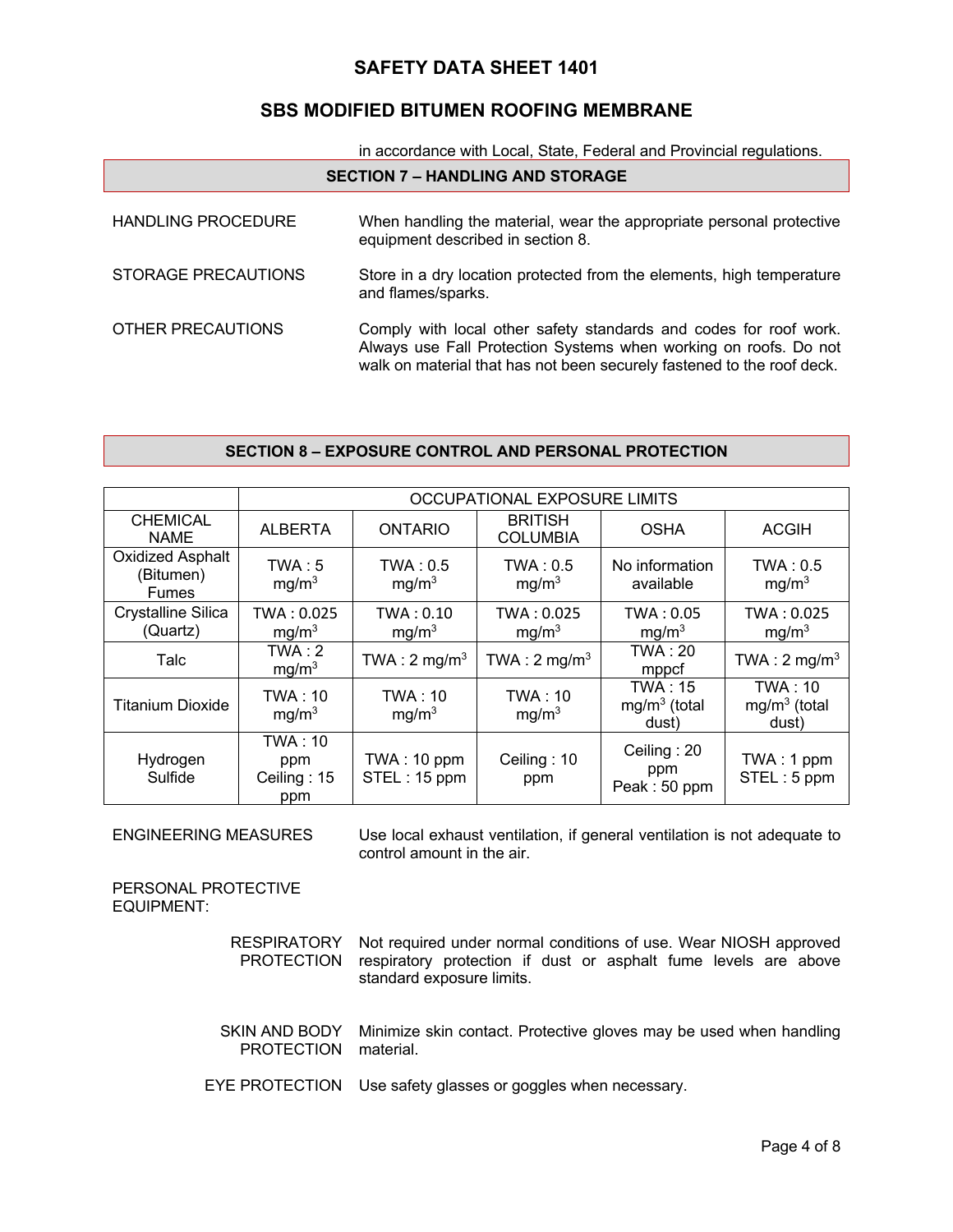### **SBS MODIFIED BITUMEN ROOFING MEMBRANE**

HYGIENE MEASURES Wash hands with soap after handling.

OTHER CONTROLS If contact is unavoidable, wear all necessary protective gear.

# **SECTION 9 – PHYSICAL AND CHEMICAL PROPERTIES**

| APPEARANCE (PHYSICAL<br>STATE, COLOR etc.)             | Solid, various colors, sheet material. |
|--------------------------------------------------------|----------------------------------------|
| ODOR                                                   | Slight asphalt odor.                   |
| <b>ODOR THRESHOLD</b>                                  | No information available.              |
| PН                                                     | No information available.              |
| <b>MELTING POINT/FREEZING</b><br><b>POINT</b>          | No information available.              |
| INITIAL BOILING POINT AND<br><b>BOILING RANGE</b>      | Not applicable.                        |
| <b>FLASH POINT</b>                                     | Not applicable.                        |
| <b>EVAPORATION RATE</b>                                | Not applicable.                        |
| <b>FLAMMABILITY</b>                                    | Not flammable.                         |
| UPPER/LOWER<br>FLAMMABILITY/EXPLOSIVE<br><b>LIMITS</b> | Not applicable.                        |
| VAPOR PRESSURE                                         | Not applicable.                        |
| <b>VAPOR DENSITY</b>                                   | No information available.              |
| <b>MOLECULAR WEIGHT</b>                                | No information available.              |
| SOLUBILITY(IES)                                        | Insoluble.                             |
| PARTITION COEFFICIENT: N-<br><b>OCTANOL/WATER</b>      | No information available.              |
| AUTO-IGNITION<br><b>TEMPERATURE</b>                    | No information available.              |
| <b>SPECIFIC GRAVITY</b>                                | > 1.0                                  |
| <b>VISCOSITY</b>                                       | No information available.              |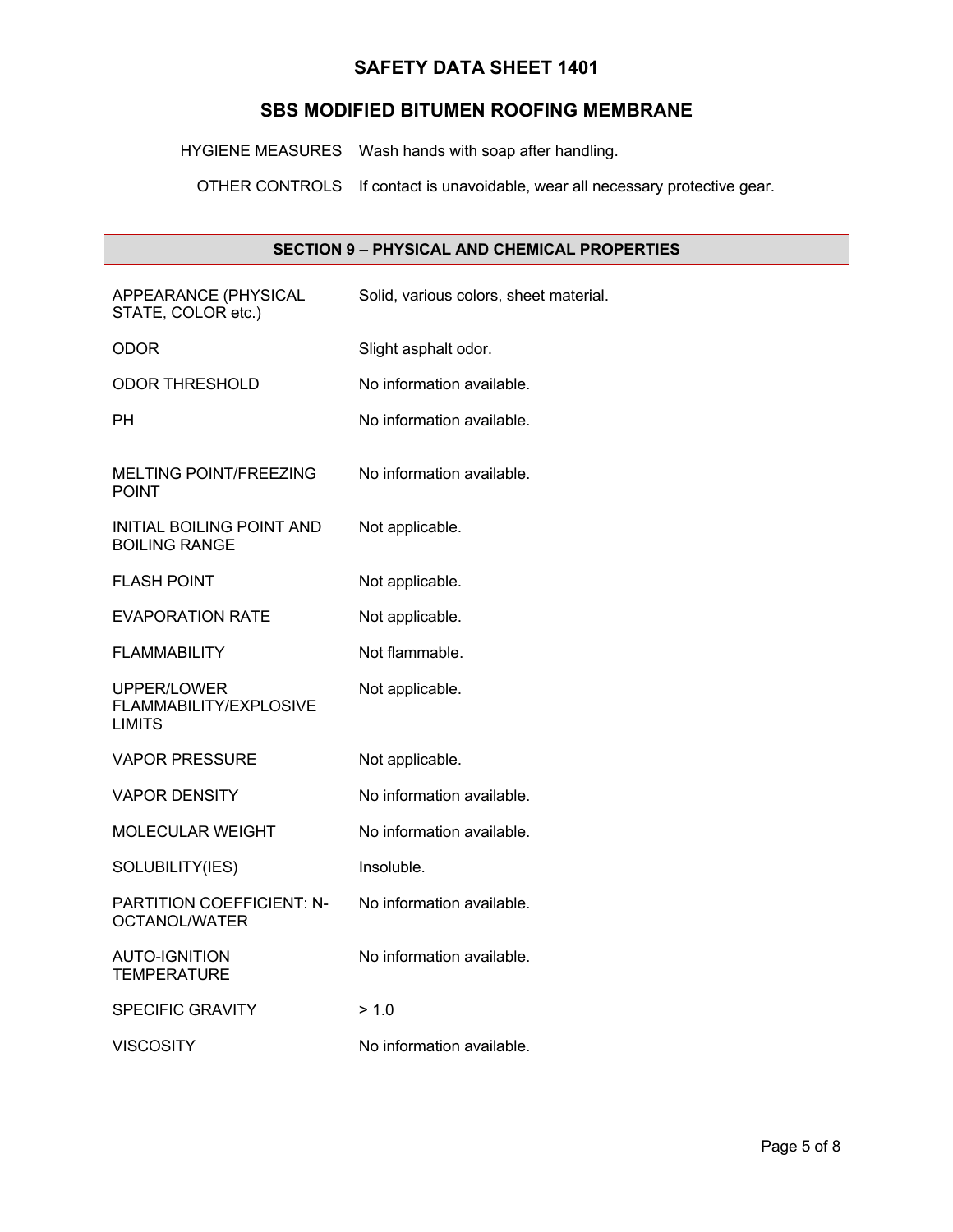#### **SBS MODIFIED BITUMEN ROOFING MEMBRANE**

#### **SECTION 10 – STABILITY AND REACTIVITY**

REACTIVITY:

|                                            | CHEMICAL STABILITY Stable at ambient temperatures.               |
|--------------------------------------------|------------------------------------------------------------------|
| HAZARDOUS REACTIONS                        | POSSIBILITY OF No information available.                         |
| CONDITIONS TO AVOID Avoid excessive heat.  |                                                                  |
|                                            | INCOMPATIBLE MATERIALS Strong oxidizers, strong acids, alkalis.  |
| <b>HAZARDOUS</b><br>DECOMPOSITION PRODUCTS | $CO_{x}$ , $SO_{x}$ , NO <sub>x</sub> , smoke, hydrogen sulfide. |

#### **SECTION 11 – TOXICOLOGICAL INFORMATION**

ACUTE/CHRONIC TOXICITY WARNING: This product may contain crystalline silica (quartz). IARC MONOGRAPH VOLUME 68, 1997 concludes that there is sufficient evidence that inhaled crystalline silica causes cancer in humans. IARC classification: Group 1

> WARNING: This product may contain Titanium Dioxide. IARC concludes that Titanium Dioxide is possibly carcinogenic to humans. IARC classification: Group 2B

> WARNING: This product may contain oxidized bitumens. The International Agency for Research on Cancer (the "IARC") published a monograph in 2013 which concluded that "occupational exposure to oxidized bitumens and their emissions during roofing operations are probably carcinogenic to humans". This warning may be updated at such time as a final determination is made and IARC has published its monograph on the matter. IARC classification: Group 2A

> The IARC found that there is "limited evidence" in humans for the carcinogenicity of occupational exposures to bitumens and bitumen emissions during roofing and mastic-asphalt work. The IARC also found that there is "sufficient evidence" in experimental animals for carcinogenicity of fume condensates generated from oxidized bitumen. All other evidence of cancer in humans and experimental animals was judged "inadequate" or "limited." The physical nature of this product may help limit any inhalation hazard from oxidized asphalt during application in its hardened state. However, physical forces such as grinding, drilling and other demolition work on this product may liberate dust containing oxidized asphalt. Burning or heating of the product may cause fumes, vapors or mists.

MEDICAL CONDITIONS AGGRAVATED BY EXPOSURE No information available.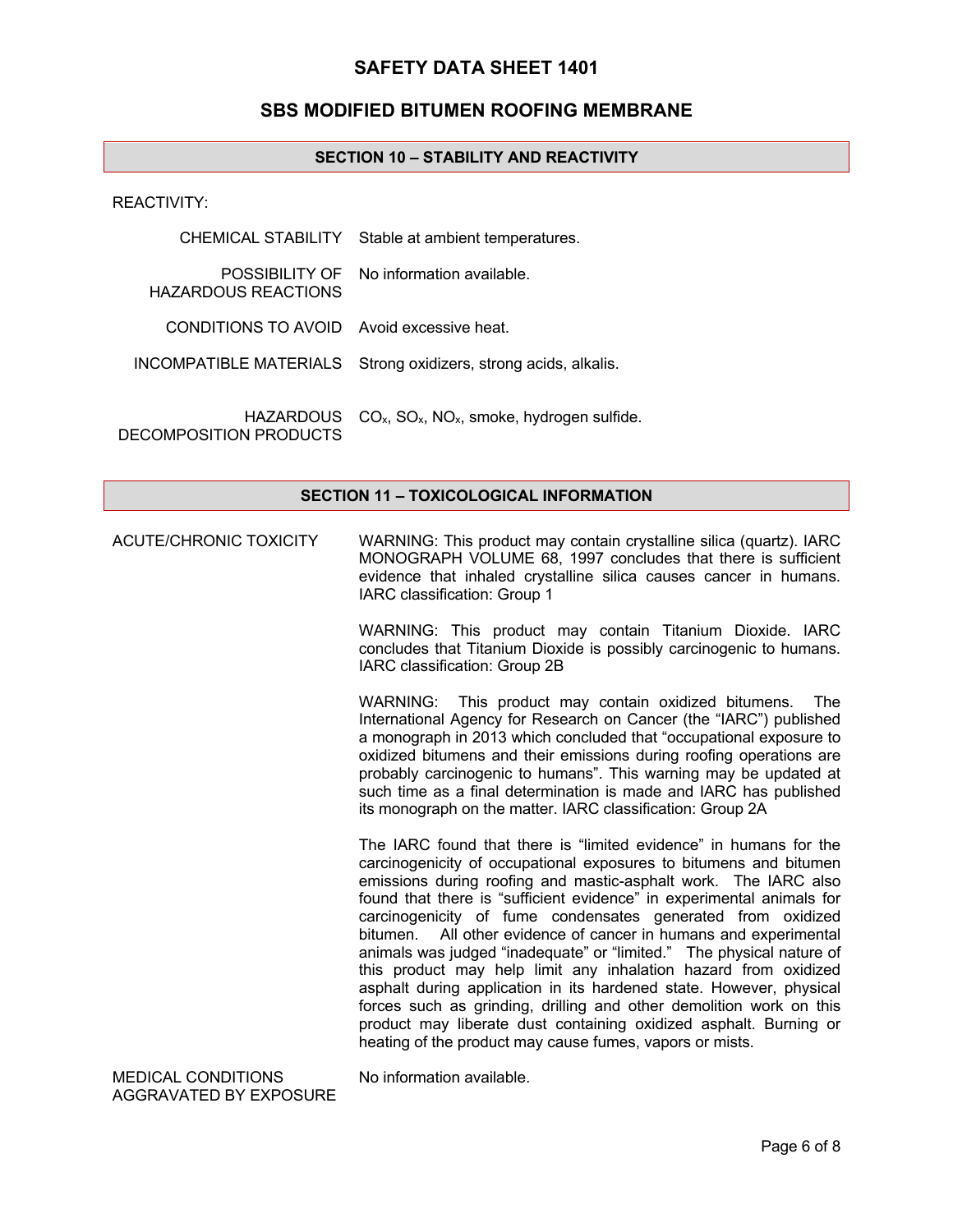## **SBS MODIFIED BITUMEN ROOFING MEMBRANE**

| PRIMARY ROUTE OF<br><b>EXPOSURE</b>                                           | Inhalation                                                                                |
|-------------------------------------------------------------------------------|-------------------------------------------------------------------------------------------|
| HEALTH EFFECTS:                                                               |                                                                                           |
| <b>EYES</b>                                                                   | If the product is heated, asphalt fumes are moderately irritating to the<br>eye.          |
| <b>SKIN</b>                                                                   | If the product is heated, the hot material may cause thermal burns.                       |
| <b>INHALATION</b>                                                             | Prolong inhalation of fumes from hot asphalt may cause nausea,<br>headache and dizziness. |
| <b>INGESTION</b>                                                              | Ingestion is unlikely. If ingested, may cause irritation of the digestive<br>tract.       |
| STOT (SPECIFIC TARGET<br>ORGAN TOXICITY)-<br><b>SINGLE EXPOSURE</b>           | No information available.                                                                 |
| STOT (SPECIFIC TARGET<br><b>ORGAN TOXICITY) -</b><br><b>REPEATED EXPOSURE</b> | No information available.                                                                 |
| <b>CARCINOGENICITY</b>                                                        | Crystalline silica (quartz) is listed as IARC Group 1 (is carcinogenic to<br>humans).     |
|                                                                               | Oxidized asphalt is listed as IARC Group 2A (probably carcinogenic<br>to humans).         |
|                                                                               | Titanium Dioxide is listed as IARC Group 2B (possibly carcinogenic to<br>humans)          |
| REPRODUCTIVE TOXICITY:                                                        |                                                                                           |
| <b>DEVELOPMENT</b><br>OF OFFSPRING                                            | No information available.                                                                 |
| <b>SEXUAL FUNCTION</b><br><b>AND FERTILITY</b>                                | No information available.                                                                 |
| <b>GERM CELL MUTAGENICITY</b>                                                 | No information available.                                                                 |
|                                                                               |                                                                                           |

# **SECTION 12 – ECOLOGICAL INFORMATION**

ECOTOXICITY No information available.

No information available.

PERSISTENCE & DEGRADABILITY

BIODEGRADATION MOBILITY No information available.